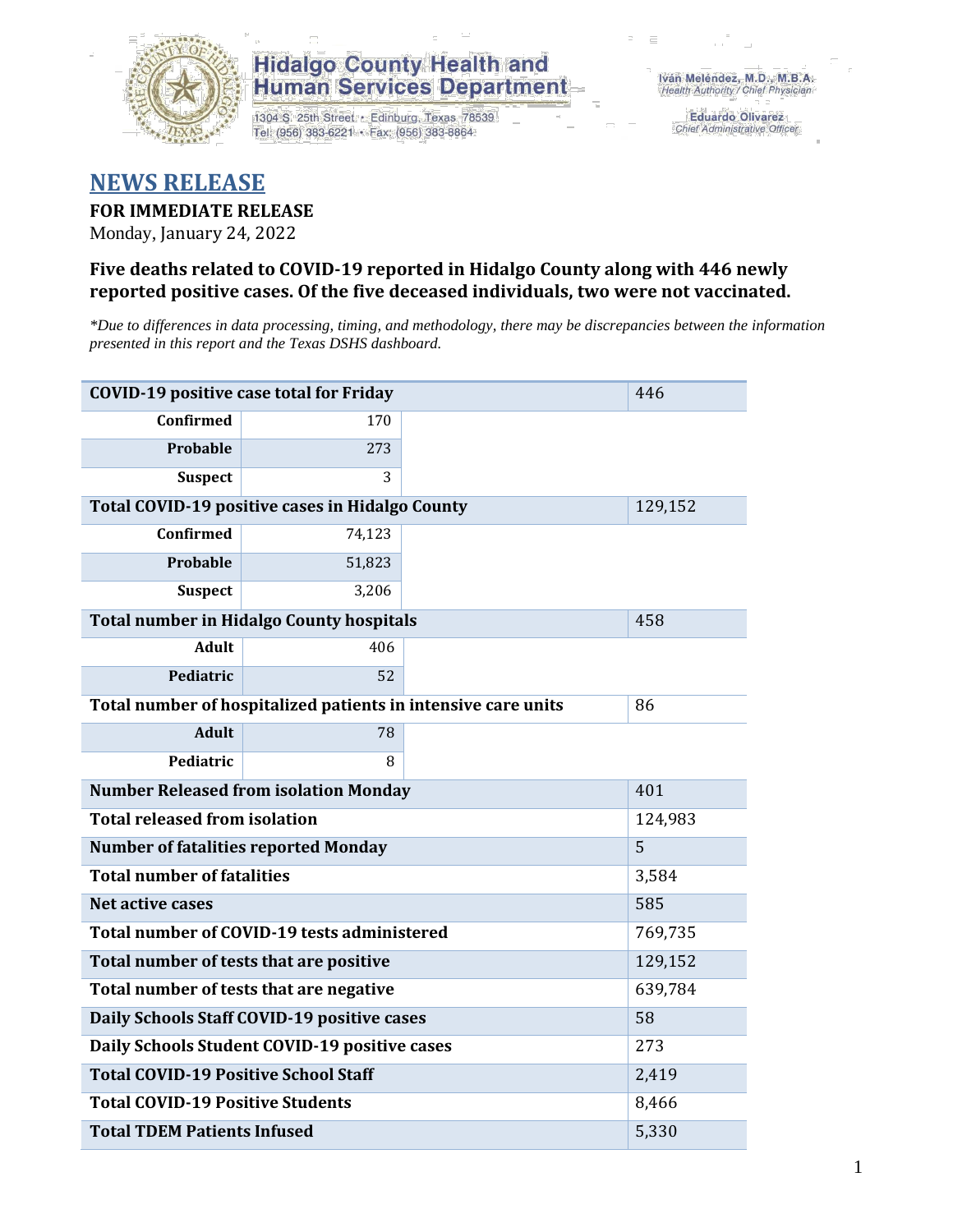

1304 S. 25th Street · Edinburg, Texas 78539 Tel: (956) 383-6221 · Fax: (956) 383-8864

**Eduardo Olivarez** Chief Administrative Officer

*Hidalgo County uses the case status definition provided by the Texas Department of State Health Service's 2020 Epi Case Criteria Guide revised November 2020.*

- *1. Confirmed: A person who has tested positive through a molecular or PCR (oral or nasal swabs) test that looks for the presence of the virus's genetic material.*
- *2. Probable: A person who meets presumptive laboratory evidence through detection of COVID-19 by antigen test in a respiratory specimen.*
- *3. Suspect: A person who meets supported laboratory evidence through detection of specific antibodies in serum, plasma, whole body, and no prior history of being confirmed or probable case.*

*For more information of case status definition for COVID-19, please refer to:*

<https://www.dshs.state.tx.us/IDCU/investigation/epi-case-criteria-guide/2020-Epi-Case-Criteria-Guide.pdf>

| $\frac{1}{2}$    |                        |  |  |  |  |  |  |
|------------------|------------------------|--|--|--|--|--|--|
| <b>Age Range</b> | <b>Number of Cases</b> |  |  |  |  |  |  |
| $0 - 11$         | 65                     |  |  |  |  |  |  |
| 12-19            | 66                     |  |  |  |  |  |  |
| 20s              | 92                     |  |  |  |  |  |  |
| 30 <sub>s</sub>  | 71                     |  |  |  |  |  |  |
| 40s              | 54                     |  |  |  |  |  |  |
| 50s              | 42                     |  |  |  |  |  |  |
| 60s              | 23                     |  |  |  |  |  |  |
| $70+$            | 33                     |  |  |  |  |  |  |
| Total:           | 446                    |  |  |  |  |  |  |

Case Breakdown by Age Group: The deaths include:

|              | <b>Age Range</b> | Gender | <b>City</b>     |
|--------------|------------------|--------|-----------------|
| $\mathbf{1}$ | 40s              | Male   | McAllen         |
| 2            | 70+              | Male   | McAllen         |
| 3            | 60s              | Male   | <b>Mercedes</b> |
| 4            | 70+              | Female | Mercedes        |
| 5            | 70+              | Female | Weslaco         |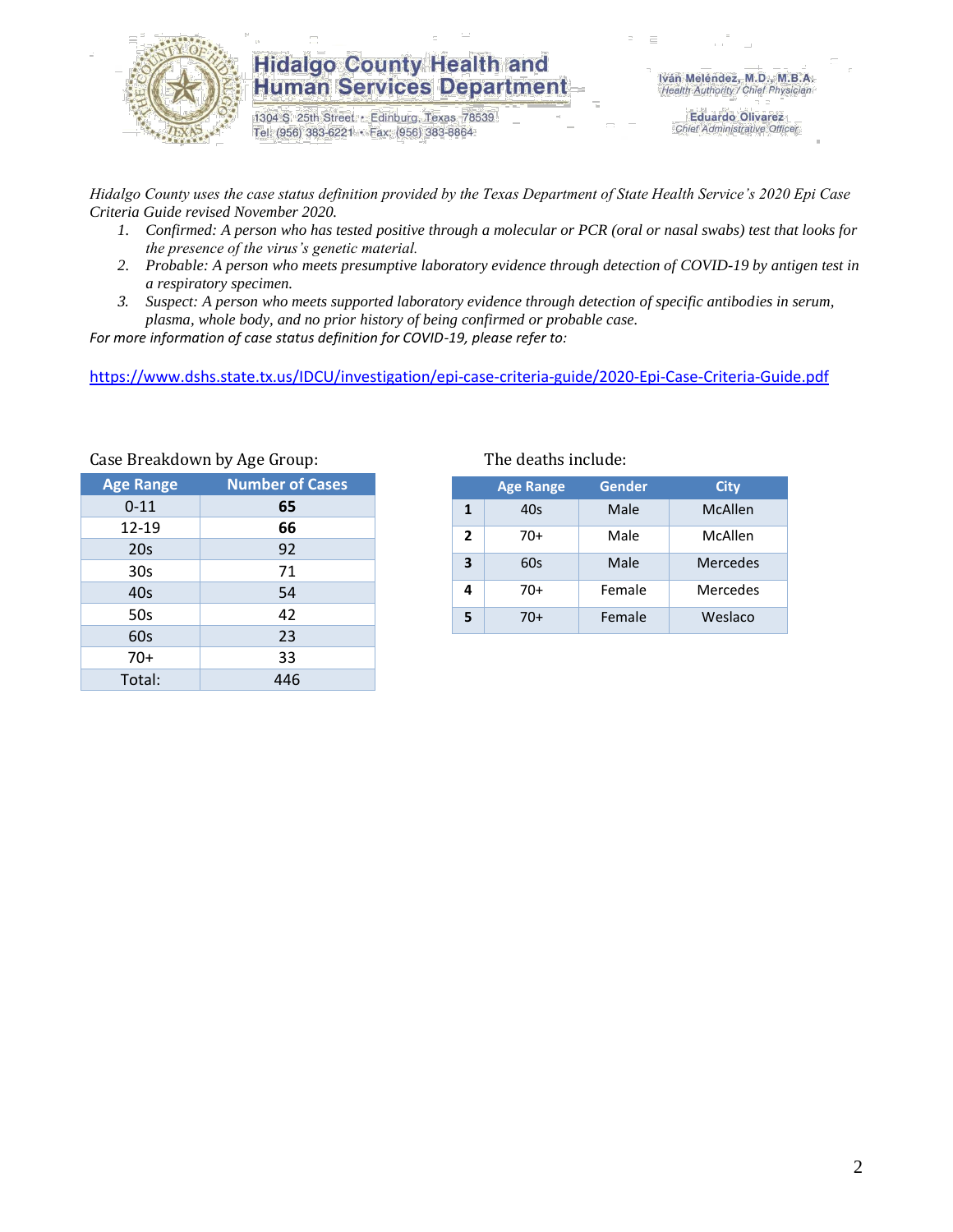

1304 S. 25th Street • Edinburg, Texas 78539<br>Tel: (956) 383-6221 • Fax: (956) 383-8864

Iván Meléndez, M.D., M.B.A.<br>Health Authority / Chief Physician

Eduardo Olivarez<br>Chief Administrative Officer

#### Monday, January 24, 2022 positive cases include:

|                | <b>Age Range</b> | <b>Gender</b>                                                                                              | <b>City</b> |     | <b>Age Range</b> | Gender      | <b>City</b> |
|----------------|------------------|------------------------------------------------------------------------------------------------------------|-------------|-----|------------------|-------------|-------------|
| $\mathbf{1}$   | $0 - 19$         | F                                                                                                          | Alamo       | 224 | 30 <sub>s</sub>  | F           | Alamo       |
| 2              | $0 - 19$         | F                                                                                                          | Alamo       | 225 | 30s              | F           | Alton       |
| 3              | $0 - 19$         | F                                                                                                          | Alamo       | 226 | 30 <sub>s</sub>  | M           | Alton       |
| 4              | $0 - 19$         | F                                                                                                          | Alton       | 227 | 30 <sub>s</sub>  | M           | Donna       |
| 5              | $0 - 19$         | M                                                                                                          | Alton       | 228 | 30 <sub>s</sub>  | M           | Donna       |
| 6              | $0 - 19$         | F                                                                                                          | Donna       | 229 | 30 <sub>s</sub>  | M           | Donna       |
| $\overline{7}$ | $0 - 19$         | $\mathsf{M}% _{T}=\mathsf{M}_{T}\!\left( a,b\right) ,\ \mathsf{M}_{T}=\mathsf{M}_{T}\!\left( a,b\right) ,$ | Donna       | 230 | 30 <sub>s</sub>  | F           | Donna       |
| 8              | $0 - 19$         | M                                                                                                          | Donna       | 231 | 30 <sub>s</sub>  | M           | Edinburg    |
| 9              | $0 - 19$         | M                                                                                                          | Donna       | 232 | 30 <sub>s</sub>  | M           | Edinburg    |
| 10             | $0 - 19$         | M                                                                                                          | Donna       | 233 | 30 <sub>s</sub>  | M           | Edinburg    |
| 11             | $0 - 19$         | F                                                                                                          | Donna       | 234 | 30 <sub>s</sub>  | M           | Edinburg    |
| 12             | $0 - 19$         | M                                                                                                          | Donna       | 235 | 30 <sub>s</sub>  | F           | Edinburg    |
| 13             | $0 - 19$         | F                                                                                                          | Donna       | 236 | 30 <sub>s</sub>  | $\mathsf F$ | Edinburg    |
| 14             | $0 - 19$         | F                                                                                                          | Edinburg    | 237 | 30 <sub>s</sub>  | Μ           | Edinburg    |
| 15             | $0 - 19$         | $\mathsf{M}% _{T}=\mathsf{M}_{T}\!\left( a,b\right) ,\ \mathsf{M}_{T}=\mathsf{M}_{T}\!\left( a,b\right) ,$ | Edinburg    | 238 | 30 <sub>s</sub>  | M           | Edinburg    |
| 16             | $0 - 19$         | F                                                                                                          | Edinburg    | 239 | 30 <sub>s</sub>  | F           | Edinburg    |
| 17             | $0 - 19$         | M                                                                                                          | Edinburg    | 240 | 30 <sub>s</sub>  | $\mathsf F$ | Edinburg    |
| 18             | $0 - 19$         | F                                                                                                          | Edinburg    | 241 | 30 <sub>s</sub>  | F           | Edinburg    |
| 19             | $0 - 19$         | M                                                                                                          | Edinburg    | 242 | 30 <sub>s</sub>  | F           | Edinburg    |
| 20             | $0 - 19$         | F                                                                                                          | Edinburg    | 243 | 30 <sub>s</sub>  | M           | Edinburg    |
| 21             | $0 - 19$         | M                                                                                                          | Edinburg    | 244 | 30 <sub>s</sub>  | F           | Edinburg    |
| 22             | $0 - 19$         | M                                                                                                          | Edinburg    | 245 | 30 <sub>s</sub>  | $\mathsf F$ | Edinburg    |
| 23             | $0 - 19$         | M                                                                                                          | Edinburg    | 246 | 30s              | F           | Edinburg    |
| 24             | $0 - 19$         | M                                                                                                          | Edinburg    | 247 | 30 <sub>s</sub>  | F           | McAllen     |
| 25             | $0 - 19$         | F                                                                                                          | Edinburg    | 248 | 30 <sub>s</sub>  | M           | McAllen     |
| 26             | $0 - 19$         | F                                                                                                          | Edinburg    | 249 | 30 <sub>s</sub>  | F           | McAllen     |
| 27             | $0 - 19$         | F                                                                                                          | Edinburg    | 250 | 30 <sub>s</sub>  | F           | McAllen     |
| 28             | $0 - 19$         | М                                                                                                          | Edinburg    | 251 | 30s              | F           | McAllen     |
| 29             | $0 - 19$         | F                                                                                                          | Edinburg    | 252 | 30 <sub>s</sub>  | F           | McAllen     |
| 30             | $0 - 19$         | F                                                                                                          | Edinburg    | 253 | 30 <sub>s</sub>  | F           | McAllen     |
| 31             | $0 - 19$         | M                                                                                                          | Edinburg    | 254 | 30 <sub>s</sub>  | F           | McAllen     |
| 32             | $0 - 19$         | F                                                                                                          | Edinburg    | 255 | 30 <sub>s</sub>  | F           | McAllen     |
| 33             | $0 - 19$         | F                                                                                                          | Edinburg    | 256 | 30 <sub>s</sub>  | M           | McAllen     |
| 34             | $0 - 19$         | M                                                                                                          | Edinburg    | 257 | 30 <sub>s</sub>  | M           | McAllen     |
| 35             | $0 - 19$         | F                                                                                                          | Edinburg    | 258 | 30 <sub>s</sub>  | F           | McAllen     |
| 36             | $0 - 19$         | M                                                                                                          | Edinburg    | 259 | 30s              | М           | Mission     |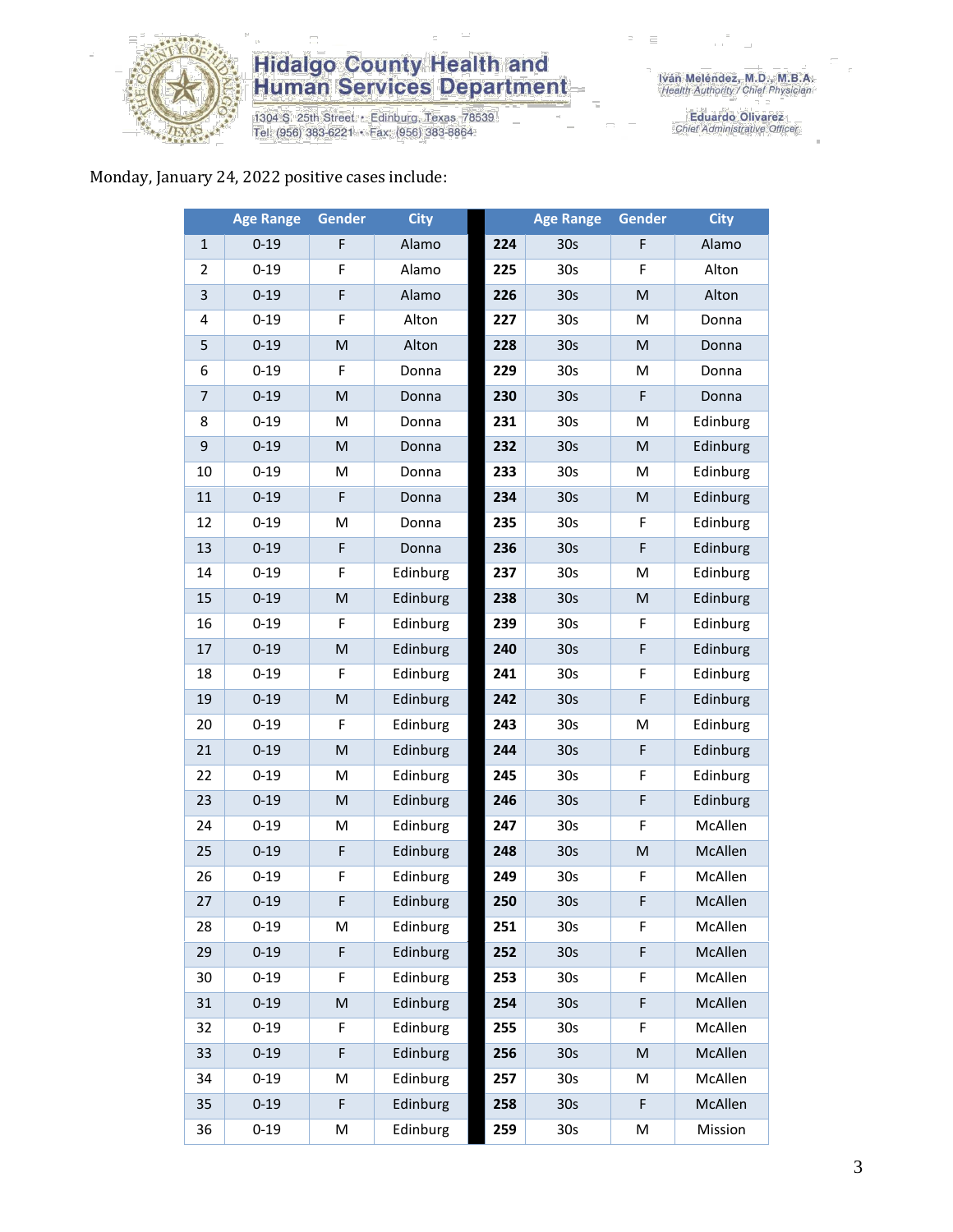

1304 S. 25th Street • Edinburg, Texas 78539<br>Tel: (956) 383-6221 • Fax: (956) 383-8864

| 37 | $0 - 19$ | F                                                                                                          | Edinburg | 260 | 30 <sub>s</sub> | M | Mission     |
|----|----------|------------------------------------------------------------------------------------------------------------|----------|-----|-----------------|---|-------------|
| 38 | $0 - 19$ | F                                                                                                          | Edinburg | 261 | 30 <sub>s</sub> | м | Mission     |
| 39 | $0 - 19$ | M                                                                                                          | Hidalgo  | 262 | 30 <sub>s</sub> | M | Mission     |
| 40 | $0 - 19$ | M                                                                                                          | Hidalgo  | 263 | 30 <sub>s</sub> | F | Mission     |
| 41 | $0 - 19$ | F                                                                                                          | Hidalgo  | 264 | 30s             | F | Mission     |
| 42 | $0 - 19$ | M                                                                                                          | Hidalgo  | 265 | 30 <sub>s</sub> | M | Mission     |
| 43 | $0 - 19$ | M                                                                                                          | McAllen  | 266 | 30 <sub>s</sub> | F | Mission     |
| 44 | $0 - 19$ | M                                                                                                          | McAllen  | 267 | 30 <sub>s</sub> | Μ | Mission     |
| 45 | $0 - 19$ | M                                                                                                          | McAllen  | 268 | 30 <sub>s</sub> | M | Mission     |
| 46 | $0 - 19$ | F                                                                                                          | McAllen  | 269 | 30 <sub>s</sub> | Μ | Mission     |
| 47 | $0 - 19$ | $\mathsf{M}% _{T}=\mathsf{M}_{T}\!\left( a,b\right) ,\ \mathsf{M}_{T}=\mathsf{M}_{T}\!\left( a,b\right) ,$ | McAllen  | 270 | 30 <sub>s</sub> | M | Mission     |
| 48 | $0 - 19$ | F                                                                                                          | McAllen  | 271 | 30 <sub>s</sub> | F | Pharr       |
| 49 | $0 - 19$ | $\mathsf F$                                                                                                | McAllen  | 272 | 30 <sub>s</sub> | M | Pharr       |
| 50 | $0 - 19$ | F                                                                                                          | McAllen  | 273 | 30 <sub>s</sub> | М | Pharr       |
| 51 | $0 - 19$ | M                                                                                                          | McAllen  | 274 | 30 <sub>s</sub> | F | San Juan    |
| 52 | $0 - 19$ | F                                                                                                          | McAllen  | 275 | 30 <sub>s</sub> | M | San Juan    |
| 53 | $0 - 19$ | $\mathsf F$                                                                                                | McAllen  | 276 | 30 <sub>s</sub> | F | San Juan    |
| 54 | $0 - 19$ | M                                                                                                          | McAllen  | 277 | 30 <sub>s</sub> | F | San Juan    |
| 55 | $0 - 19$ | F                                                                                                          | McAllen  | 278 | 30 <sub>s</sub> | F | Undisclosed |
| 56 | $0 - 19$ | M                                                                                                          | McAllen  | 279 | 30 <sub>s</sub> | F | Undisclosed |
| 57 | $0 - 19$ | $\mathsf{M}% _{T}=\mathsf{M}_{T}\!\left( a,b\right) ,\ \mathsf{M}_{T}=\mathsf{M}_{T}\!\left( a,b\right) ,$ | McAllen  | 280 | 30 <sub>s</sub> | M | Undisclosed |
| 58 | $0 - 19$ | M                                                                                                          | McAllen  | 281 | 30 <sub>s</sub> | M | Undisclosed |
| 59 | $0 - 19$ | F                                                                                                          | McAllen  | 282 | 30 <sub>s</sub> | F | Undisclosed |
| 60 | $0 - 19$ | M                                                                                                          | McAllen  | 283 | 30 <sub>s</sub> | F | Undisclosed |
| 61 | $0 - 19$ | ${\sf M}$                                                                                                  | McAllen  | 284 | 30 <sub>s</sub> | F | Undisclosed |
| 62 | $0 - 19$ | F                                                                                                          | McAllen  | 285 | 30 <sub>s</sub> | F | Weslaco     |
| 63 | $0 - 19$ | F                                                                                                          | McAllen  | 286 | 30s             | F | Weslaco     |
| 64 | $0 - 19$ | F                                                                                                          | McAllen  | 287 | 30 <sub>s</sub> | F | Weslaco     |
| 65 | $0 - 19$ | M                                                                                                          | McAllen  | 288 | 30 <sub>s</sub> | F | Weslaco     |
| 66 | $0 - 19$ | F                                                                                                          | Mercedes | 289 | 30 <sub>s</sub> | F | Weslaco     |
| 67 | $0 - 19$ | M                                                                                                          | Mercedes | 290 | 30 <sub>s</sub> | F | Weslaco     |
| 68 | $0 - 19$ | F                                                                                                          | Mercedes | 291 | 30 <sub>s</sub> | F | Weslaco     |
| 69 | $0 - 19$ | $\mathsf F$                                                                                                | Mercedes | 292 | 30 <sub>s</sub> | F | Weslaco     |
| 70 | $0 - 19$ | F                                                                                                          | Mercedes | 293 | 30 <sub>s</sub> | F | Weslaco     |
| 71 | $0 - 19$ | M                                                                                                          | Mission  | 294 | 30 <sub>s</sub> | M | Weslaco     |
| 72 | $0 - 19$ | M                                                                                                          | Mission  | 295 | 40s             | M | Alamo       |
| 73 | $0 - 19$ | M                                                                                                          | Mission  | 296 | 40s             | M | Alamo       |
| 74 | $0 - 19$ | F                                                                                                          | Mission  | 297 | 40s             | М | Alton       |
| 75 | $0 - 19$ | M                                                                                                          | Mission  | 298 | 40s             | M | Alton       |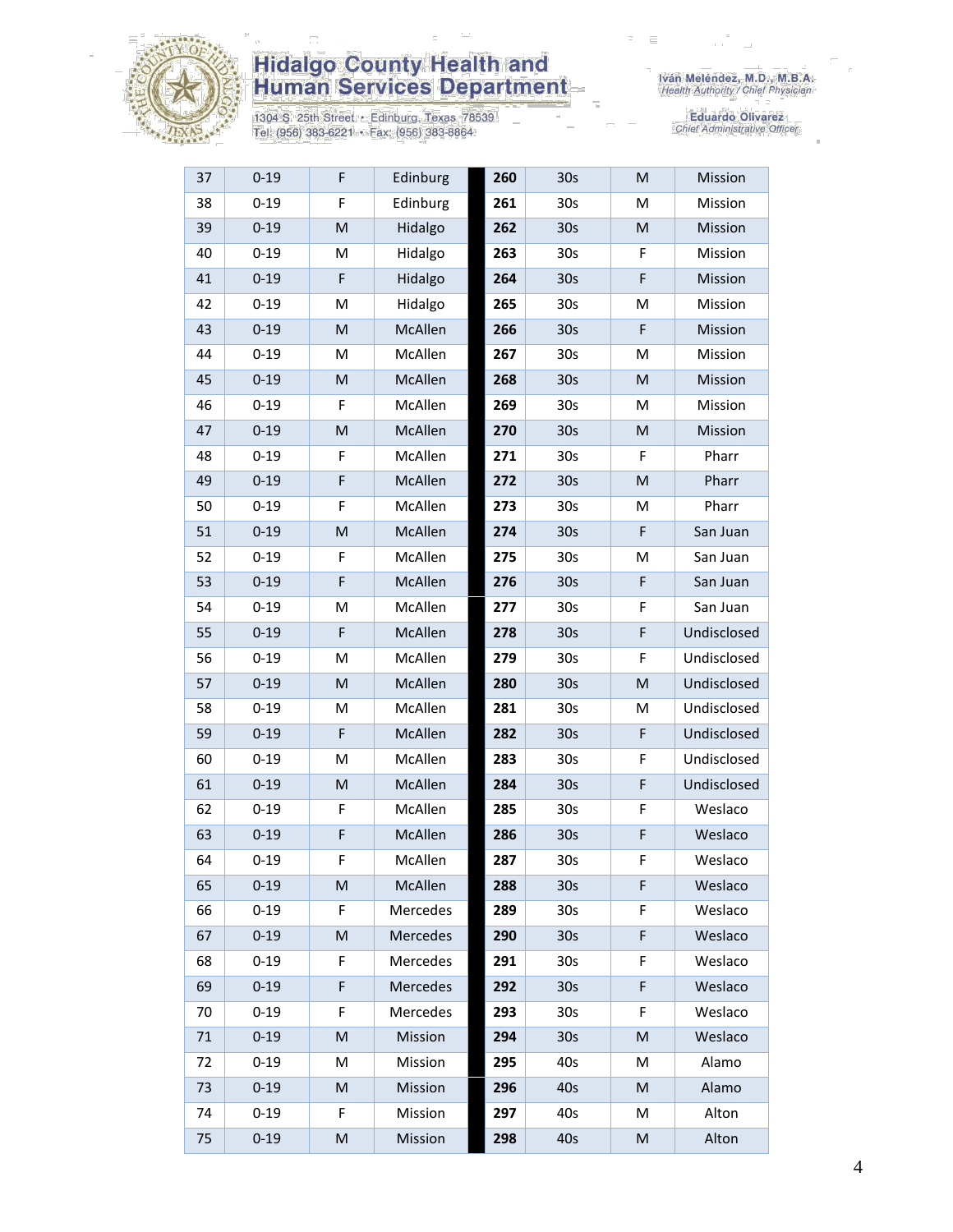

1304 S. 25th Street • Edinburg, Texas 78539<br>Tel: (956) 383-6221 • Fax: (956) 383-8864

| 76  | $0 - 19$ | F                                                                                                          | Mission     | 299 | 40s | F  | Donna    |
|-----|----------|------------------------------------------------------------------------------------------------------------|-------------|-----|-----|----|----------|
| 77  | $0 - 19$ | M                                                                                                          | Mission     | 300 | 40s | F  | Edinburg |
| 78  | $0 - 19$ | F                                                                                                          | Mission     | 301 | 40s | F  | Edinburg |
| 79  | $0 - 19$ | $\mathsf F$                                                                                                | Mission     | 302 | 40s | F  | Edinburg |
| 80  | $0 - 19$ | M                                                                                                          | Mission     | 303 | 40s | F  | Edinburg |
| 81  | $0 - 19$ | F                                                                                                          | Mission     | 304 | 40s | M  | Edinburg |
| 82  | $0 - 19$ | M                                                                                                          | Mission     | 305 | 40s | M  | Edinburg |
| 83  | $0 - 19$ | F                                                                                                          | Mission     | 306 | 40s | F  | Edinburg |
| 84  | $0 - 19$ | M                                                                                                          | Mission     | 307 | 40s | F  | Edinburg |
| 85  | $0 - 19$ | F                                                                                                          | Mission     | 308 | 40s | F  | Edinburg |
| 86  | $0 - 19$ | M                                                                                                          | Mission     | 309 | 40s | М  | Edinburg |
| 87  | $0 - 19$ | M                                                                                                          | Mission     | 310 | 40s | F  | Hidalgo  |
| 88  | $0 - 19$ | F                                                                                                          | Mission     | 311 | 40s | M  | McAllen  |
| 89  | $0 - 19$ | M                                                                                                          | Mission     | 312 | 40s | F  | McAllen  |
| 90  | $0 - 19$ | M                                                                                                          | Mission     | 313 | 40s | F  | McAllen  |
| 91  | $0 - 19$ | F                                                                                                          | Pharr       | 314 | 40s | M  | McAllen  |
| 92  | $0 - 19$ | M                                                                                                          | Pharr       | 315 | 40s | F  | McAllen  |
| 93  | $0 - 19$ | F                                                                                                          | Pharr       | 316 | 40s | F  | McAllen  |
| 94  | $0 - 19$ | M                                                                                                          | Pharr       | 317 | 40s | F  | McAllen  |
| 95  | $0 - 19$ | M                                                                                                          | Pharr       | 318 | 40s | F  | McAllen  |
| 96  | $0 - 19$ | M                                                                                                          | Pharr       | 319 | 40s | F  | McAllen  |
| 97  | $0 - 19$ | $\mathsf F$                                                                                                | Pharr       | 320 | 40s | F  | McAllen  |
| 98  | $0 - 19$ | M                                                                                                          | Pharr       | 321 | 40s | F  | Mercedes |
| 99  | $0 - 19$ | $\mathsf{M}% _{T}=\mathsf{M}_{T}\!\left( a,b\right) ,\ \mathsf{M}_{T}=\mathsf{M}_{T}\!\left( a,b\right) ,$ | Pharr       | 322 | 40s | M  | Mercedes |
| 100 | $0 - 19$ | F                                                                                                          | Pharr       | 323 | 40s | F  | Mission  |
| 101 | $0 - 19$ | M                                                                                                          | Pharr       | 324 | 40s | M  | Mission  |
| 102 | $0 - 19$ | F                                                                                                          | Pharr       | 325 | 40s | F  | Mission  |
| 103 | $0 - 19$ | F                                                                                                          | Pharr       | 326 | 40s | F  | Mission  |
| 104 | $0 - 19$ | M                                                                                                          | Pharr       | 327 | 40s | F  | Mission  |
| 105 | $0 - 19$ | F                                                                                                          | San Juan    | 328 | 40s | M  | Mission  |
| 106 | $0 - 19$ | F                                                                                                          | San Juan    | 329 | 40s | м  | Mission  |
| 107 | $0 - 19$ | F                                                                                                          | San Juan    | 330 | 40s | M  | Pharr    |
| 108 | $0 - 19$ | F                                                                                                          | San Juan    | 331 | 40s | М  | Pharr    |
| 109 | $0 - 19$ | M                                                                                                          | San Juan    | 332 | 40s | F  | Pharr    |
| 110 | $0 - 19$ | F.                                                                                                         | San Juan    | 333 | 40s | М  | Pharr    |
| 111 | $0 - 19$ | M                                                                                                          | Undisclosed | 334 | 40s | F  | Pharr    |
| 112 | $0 - 19$ | F                                                                                                          | Undisclosed | 335 | 40s | М  | Pharr    |
| 113 | $0 - 19$ | M                                                                                                          | Undisclosed | 336 | 40s | F. | San Juan |
| 114 | $0 - 19$ | F                                                                                                          | Undisclosed | 337 | 40s | М  | San Juan |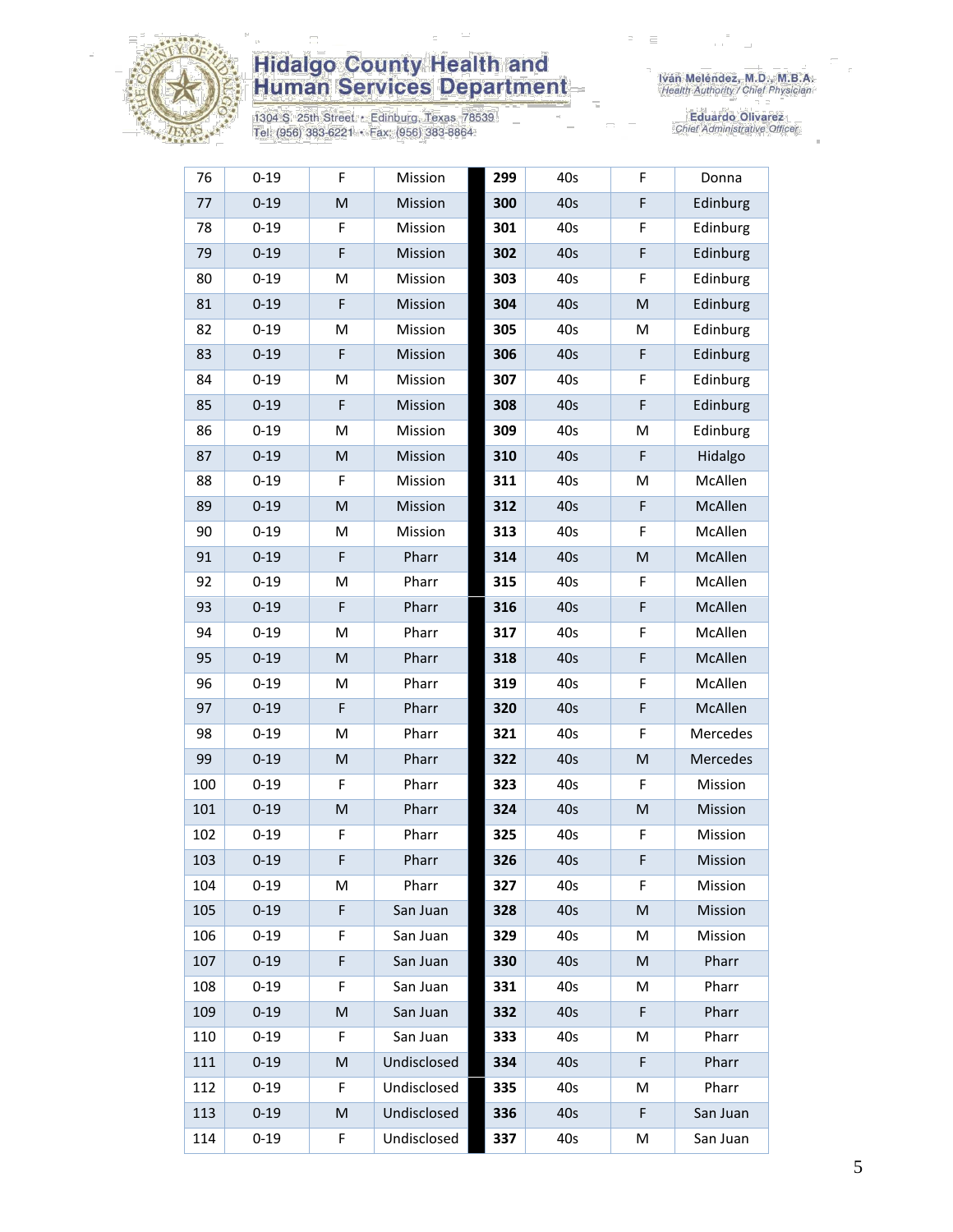

1304 S. 25th Street • Edinburg, Texas 78539<br>Tel: (956) 383-6221 • Fax: (956) 383-8864

| 115 | $0 - 19$ | $\mathsf F$                                                                                                | Undisclosed | 338 | 40s | F                                                                                                          | San Juan    |
|-----|----------|------------------------------------------------------------------------------------------------------------|-------------|-----|-----|------------------------------------------------------------------------------------------------------------|-------------|
| 116 | $0 - 19$ | M                                                                                                          | Undisclosed | 339 | 40s | M                                                                                                          | San Juan    |
| 117 | $0 - 19$ | M                                                                                                          | Undisclosed | 340 | 40s | F                                                                                                          | Undisclosed |
| 118 | $0 - 19$ | M                                                                                                          | Undisclosed | 341 | 40s | F                                                                                                          | Undisclosed |
| 119 | $0 - 19$ | M                                                                                                          | Undisclosed | 342 | 40s | F                                                                                                          | Undisclosed |
| 120 | $0 - 19$ | M                                                                                                          | Undisclosed | 343 | 40s | F                                                                                                          | Undisclosed |
| 121 | $0 - 19$ | F                                                                                                          | Undisclosed | 344 | 40s | F                                                                                                          | Weslaco     |
| 122 | $0 - 19$ | F                                                                                                          | Undisclosed | 345 | 40s | M                                                                                                          | Weslaco     |
| 123 | $0 - 19$ | $\mathsf F$                                                                                                | Undisclosed | 346 | 40s | M                                                                                                          | Weslaco     |
| 124 | $0 - 19$ | F                                                                                                          | Weslaco     | 347 | 40s | M                                                                                                          | Weslaco     |
| 125 | $0 - 19$ | $\mathsf F$                                                                                                | Weslaco     | 348 | 40s | M                                                                                                          | Weslaco     |
| 126 | $0 - 19$ | F                                                                                                          | Weslaco     | 349 | 50s | F                                                                                                          | Alamo       |
| 127 | $0 - 19$ | ${\sf M}$                                                                                                  | Weslaco     | 350 | 50s | F                                                                                                          | Donna       |
| 128 | $0 - 19$ | M                                                                                                          | Weslaco     | 351 | 50s | M                                                                                                          | Edinburg    |
| 129 | $0 - 19$ | ${\sf M}$                                                                                                  | Weslaco     | 352 | 50s | F                                                                                                          | Edinburg    |
| 130 | $0 - 19$ | F                                                                                                          | Weslaco     | 353 | 50s | M                                                                                                          | Edinburg    |
| 131 | $0 - 19$ | $\mathsf F$                                                                                                | Weslaco     | 354 | 50s | M                                                                                                          | Edinburg    |
| 132 | 20s      | M                                                                                                          | Alamo       | 355 | 50s | M                                                                                                          | Edinburg    |
| 133 | 20s      | M                                                                                                          | Alamo       | 356 | 50s | M                                                                                                          | Edinburg    |
| 134 | 20s      | M                                                                                                          | Alamo       | 357 | 50s | F                                                                                                          | Edinburg    |
| 135 | 20s      | M                                                                                                          | Alton       | 358 | 50s | M                                                                                                          | Edinburg    |
| 136 | 20s      | F                                                                                                          | Donna       | 359 | 50s | F                                                                                                          | Edinburg    |
| 137 | 20s      | $\mathsf{M}% _{T}=\mathsf{M}_{T}\!\left( a,b\right) ,\ \mathsf{M}_{T}=\mathsf{M}_{T}\!\left( a,b\right) ,$ | Donna       | 360 | 50s | $\mathsf{M}% _{T}=\mathsf{M}_{T}\!\left( a,b\right) ,\ \mathsf{M}_{T}=\mathsf{M}_{T}\!\left( a,b\right) ,$ | Edinburg    |
| 138 | 20s      | F                                                                                                          | Donna       | 361 | 50s | М                                                                                                          | McAllen     |
| 139 | 20s      | $\mathsf F$                                                                                                | Donna       | 362 | 50s | M                                                                                                          | McAllen     |
| 140 | 20s      | $\mathsf F$                                                                                                | Edinburg    | 363 | 50s | M                                                                                                          | McAllen     |
| 141 | 20s      | F                                                                                                          | Edinburg    | 364 | 50s | F                                                                                                          | McAllen     |
| 142 | 20s      | F                                                                                                          | Edinburg    | 365 | 50s | F                                                                                                          | McAllen     |
| 143 | 20s      | F                                                                                                          | Edinburg    | 366 | 50s | M                                                                                                          | McAllen     |
| 144 | 20s      | M                                                                                                          | Edinburg    | 367 | 50s | F                                                                                                          | McAllen     |
| 145 | 20s      | F                                                                                                          | Edinburg    | 368 | 50s | F                                                                                                          | McAllen     |
| 146 | 20s      | M                                                                                                          | Edinburg    | 369 | 50s | M                                                                                                          | McAllen     |
| 147 | 20s      | M                                                                                                          | Edinburg    | 370 | 50s | M                                                                                                          | McAllen     |
| 148 | 20s      | F                                                                                                          | Edinburg    | 371 | 50s | F                                                                                                          | McAllen     |
| 149 | 20s      | M                                                                                                          | Edinburg    | 372 | 50s | F                                                                                                          | McAllen     |
| 150 | 20s      | F                                                                                                          | Edinburg    | 373 | 50s | F                                                                                                          | Mercedes    |
| 151 | 20s      | F                                                                                                          | Edinburg    | 374 | 50s | M                                                                                                          | Mission     |
| 152 | 20s      | M                                                                                                          | Edinburg    | 375 | 50s | F                                                                                                          | Mission     |
| 153 | 20s      | M                                                                                                          | Edinburg    | 376 | 50s | M                                                                                                          | Mission     |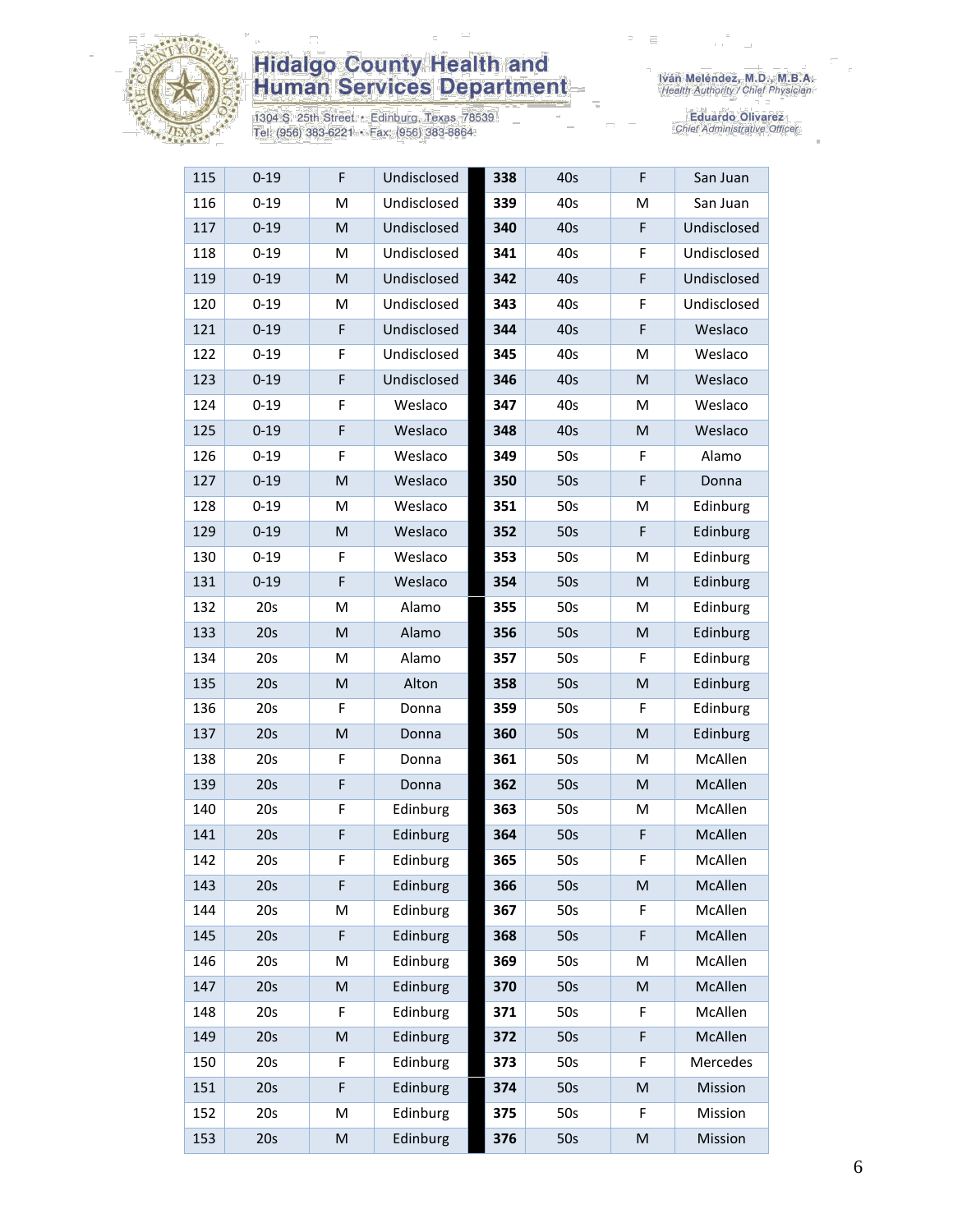

1304 S. 25th Street • Edinburg, Texas 78539<br>Tel: (956) 383-6221 • Fax: (956) 383-8864

| 154 | 20s | F           | Edinburg | 377 | 50s   | M | Mission     |
|-----|-----|-------------|----------|-----|-------|---|-------------|
| 155 | 20s | M           | Edinburg | 378 | 50s   | M | Mission     |
| 156 | 20s | M           | Edinburg | 379 | 50s   | F | Mission     |
| 157 | 20s | M           | Edinburg | 380 | 50s   | F | Pharr       |
| 158 | 20s | M           | Edinburg | 381 | 50s   | M | Pharr       |
| 159 | 20s | F           | Edinburg | 382 | 50s   | F | San Juan    |
| 160 | 20s | F           | Edinburg | 383 | 50s   | F | Undisclosed |
| 161 | 20s | F           | Edinburg | 384 | 50s   | F | Undisclosed |
| 162 | 20s | M           | Edinburg | 385 | 50s   | M | Undisclosed |
| 163 | 20s | M           | Edinburg | 386 | 50s   | M | Undisclosed |
| 164 | 20s | M           | Hidalgo  | 387 | 50s   | M | Weslaco     |
| 165 | 20s | $\mathsf F$ | Hidalgo  | 388 | 50s   | F | Weslaco     |
| 166 | 20s | F           | Hidalgo  | 389 | 50s   | F | Weslaco     |
| 167 | 20s | F           | McAllen  | 390 | 50s   | M | Weslaco     |
| 168 | 20s | F           | McAllen  | 391 | 60s   | M | Alamo       |
| 169 | 20s | F           | McAllen  | 392 | 60s   | F | Donna       |
| 170 | 20s | F           | McAllen  | 393 | 60s   | M | Donna       |
| 171 | 20s | F           | McAllen  | 394 | 60s   | F | Edinburg    |
| 172 | 20s | M           | McAllen  | 395 | 60s   | F | Hidalgo     |
| 173 | 20s | M           | McAllen  | 396 | 60s   | M | McAllen     |
| 174 | 20s | F           | McAllen  | 397 | 60s   | F | McAllen     |
| 175 | 20s | M           | McAllen  | 398 | 60s   | M | McAllen     |
| 176 | 20s | M           | McAllen  | 399 | 60s   | F | McAllen     |
| 177 | 20s | F           | McAllen  | 400 | 60s   | F | McAllen     |
| 178 | 20s | M           | McAllen  | 401 | 60s   | M | Pharr       |
| 179 | 20s | M           | McAllen  | 402 | 60s   | F | Pharr       |
| 180 | 20s | М           | Mercedes | 403 | 60s   | F | Pharr       |
| 181 | 20s | M           | Mercedes | 404 | 60s   | M | San Juan    |
| 182 | 20s | M           | Mission  | 405 | 60s   | F | San Juan    |
| 183 | 20s | M           | Mission  | 406 | 60s   | F | San Juan    |
| 184 | 20s | F           | Mission  | 407 | 60s   | M | San Juan    |
| 185 | 20s | M           | Mission  | 408 | 60s   | F | Undisclosed |
| 186 | 20s | F           | Mission  | 409 | 60s   | F | Undisclosed |
| 187 | 20s | M           | Mission  | 410 | 60s   | F | Undisclosed |
| 188 | 20s | M           | Mission  | 411 | 60s   | F | Undisclosed |
| 189 | 20s | F           | Mission  | 412 | 60s   | M | Weslaco     |
| 190 | 20s | F           | Mission  | 413 | 60s   | F | Weslaco     |
| 191 | 20s | F           | Mission  | 414 | $70+$ | F | Alamo       |
| 192 | 20s | F           | Mission  | 415 | $70+$ | M | Alamo       |